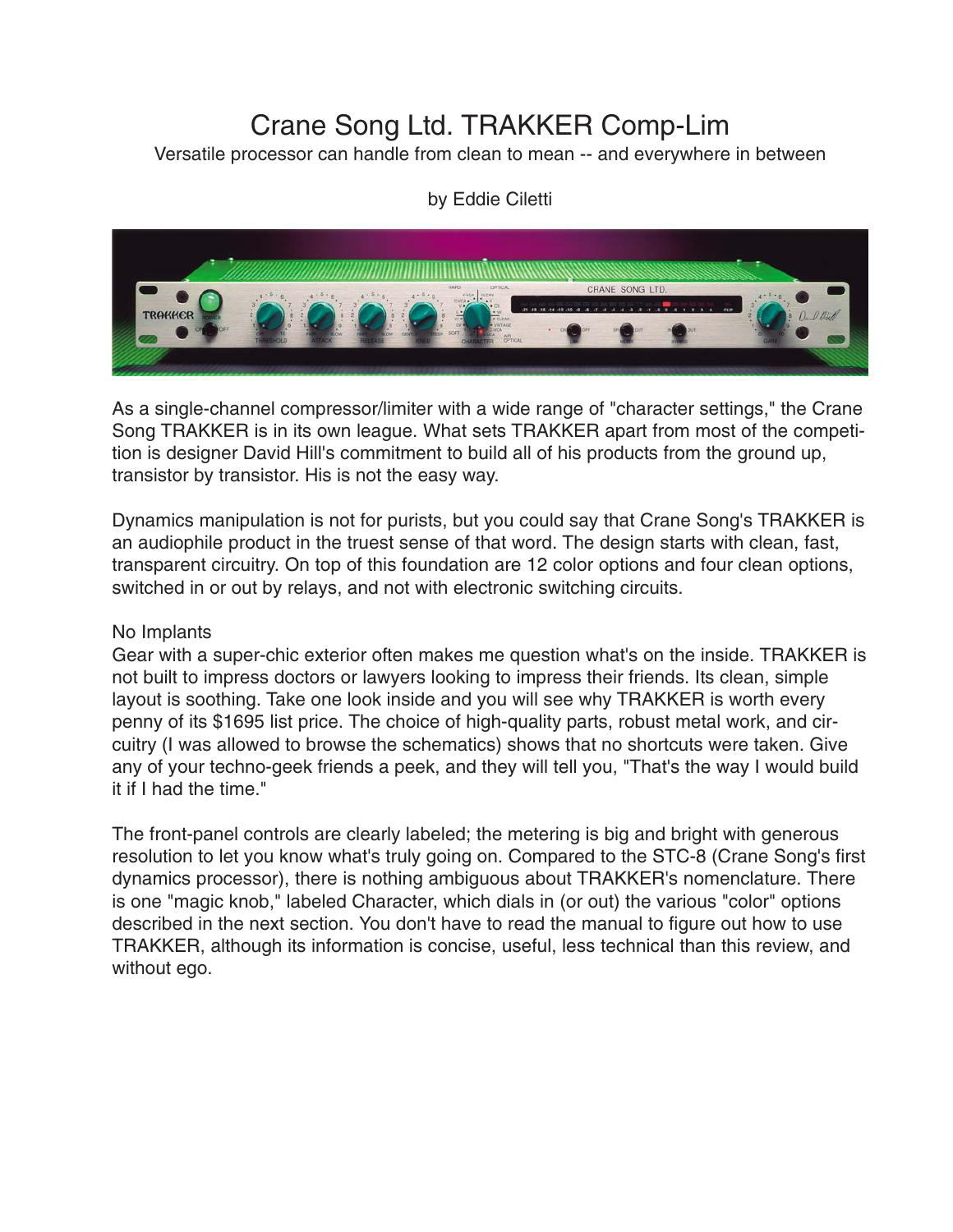#### **SUMMARY**

Here's the "color" commentary. The Character options for each quadrant are Soft Knee, Hard Knee, Optical, and Air-Optical. Within each quadrant there are Clean, Vintage, Clean-VCA, and Vintage-VCA options. Vintage-VCA is the most funky, especially with fast attack and release settings. (In VCA mode, transient harmonic distortion is added.) The Vintage setting puts a single-ended (Neve style) Class A amplifier in the audio path that has triodelike distortion (up to 6.5 percent) that is mostly second harmonic with some third (0.5 percent). The Optical settings have program dependent, nonlinear release times. Soft Knee does not have program-dependent release time. Air-Optical adds brightness as gain reduction increases beyond 12 dB (about 0.5 dB rise at 15 kHz) with a very wide bandwidth. This is noticeable in a good way!

## FIRST TASTE

I first used TRAKKER on a Takamine acoustic guitar with a pickup. I had already recorded this guitar on another track with a Neumann TLM 193 and the TC Electronic Gold Channel. This time, I needed to effect the guitar to make it seem more like a bass instrument. Using an Alembic preamp to feed TRAKKER, I upped the Threshold until gain reduction kicked in, noticing, at first, that the guitarist's style was generating some major low-frequency thumps. I couldn't afford to rolloff any low frequencies, but by dialing in a faster Attack time, the thumps all but disappeared.

## FINALE

My own preference for Slow Attack, Fast Release, and Gentle Knee made many of the options, except in the Air-Optical quadrant, fairly indistinguishable. Still, I was able to raise the level 4 dB to 6 dB without radically altering the sound. I know this is not the normal approach, so I went to the fastest Attack and Release settings, trying to make TRAKKER sound bad -- but that's a difficult thing to do when compared to many other compressor/ limiters. TRAKKER gets the most usable range out of each of its controls, letting you approach the "danger zone," but not get sucked in. An LA-2A, 1176 or 160X can't be clean like TRAKKER, but I believe you'll find TRAKKER to be a versatile dynamics processor - from clean to mean -- pleasing many different tastes and being the "master" of its trade.

# FET MESSAGE

Let's pretend that your ear is the detector of a compressor, your hand on the volume control represents the control voltage. In an optical limiter, sound is first converted into light, then coupled to a photosensitive resistor that is connected to another resistor, the two forming a voltage divider. A volume control is a variable resistor. A compressor, in its most basic form, is an "automatic volume control." The beauty of two Classic optical limiters, the LA-2A and LA-3A, is that an audio amplifier and two transformers are what's between the input and output connectors. Substitute a Field Effect Transistor (FET) for the photo resistor -- as is the case in the Classic 1176LN -- and you must now make a circuit that creates attack and release curves, plus bias the FET to work in its optimum range. It gets complicated...